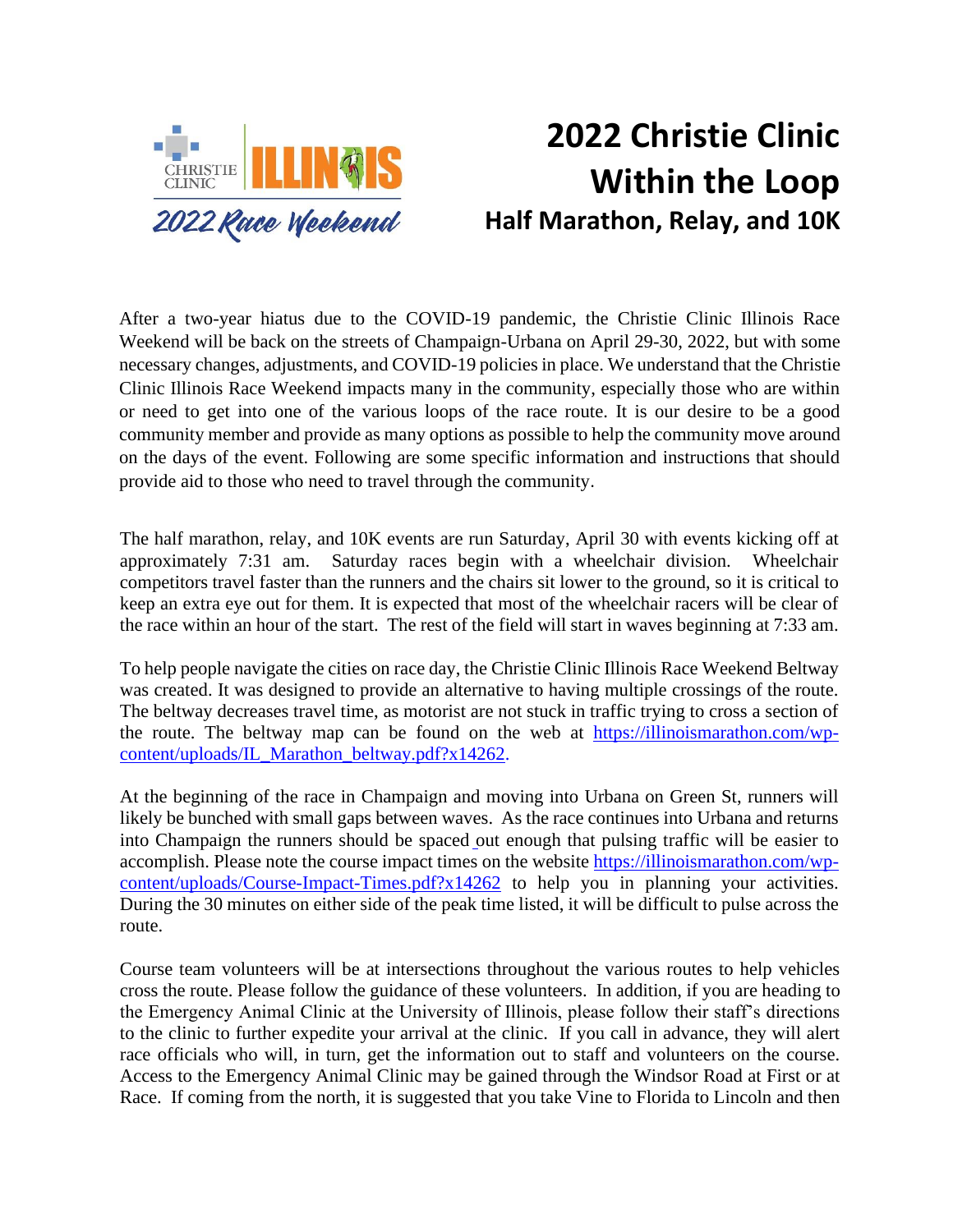south on Lincoln. Officers will be stationed at those intersections.

To help plan your day we have color coded the map below. The various loops have been colorcoded to help you identify the area needed to be exited from or entered in. A separate map displays the Friday event.

## **Saturday Events—by colored zone, in order of impact (see maps below)**

**Green –** This area will be the first impacted. The race starts at 7:31 am with the Wheelchair racers starting first followed by Half, relay, and 10K racers starting in waves. This loop bounded by First, Green, Fourth and Gregory will only be total closed for the last lap of the half marathon. We expect the loop to be closed off starting at 8:20 am and reopen at approximately 11:15 am. Because this area is near the start and the finish, we expect gaps to appear and will be able to pulse runners across the course. First Street from Kirby to Green Street will be closed at 7:00 am. Fourth St. will be closed at approximately 7:10 am, with the first runners/racers arriving in the area at approximately 7:39 am. The last race will start prior to 7:50 am. The areas on the east and south of this loop have multiple passes of runners. The area to the south will be busy throughout the event as this is the main hub of activities and the finish of the races. To exit this area early in the day and after the race start has cleared the area, it is suggested that traffic go to Fourth and then north to Green. Movement from there will depend on the time of the day and destination. This zone should be cleared 11 am except for the south end.

**Blue –** Closure of this area will begin at approximately 7:05 am and continue as the race travels east and south in Urbana. The loop will be closed off with pulsing allowed at approximately 7:20 am. The first runner is expected to arrive at 7:52 am.The blue area will be first to open. There will be an angled closure after the first pass which should occur at 8:20 am. A total closure of this area will last approximately 40 minutes. Vehicles will be allowed to go north on Fourth from Green but only if heading west. This section of Green St east of Fourth will continue to open as runners pass by and clean-up is completed. The first major intersection, Lincoln and Green will open at approximately 8:35 for traffic leaving the loop. The race route in Urbana should be totally open to traffic by 9:20 am.

**See Map on next page**